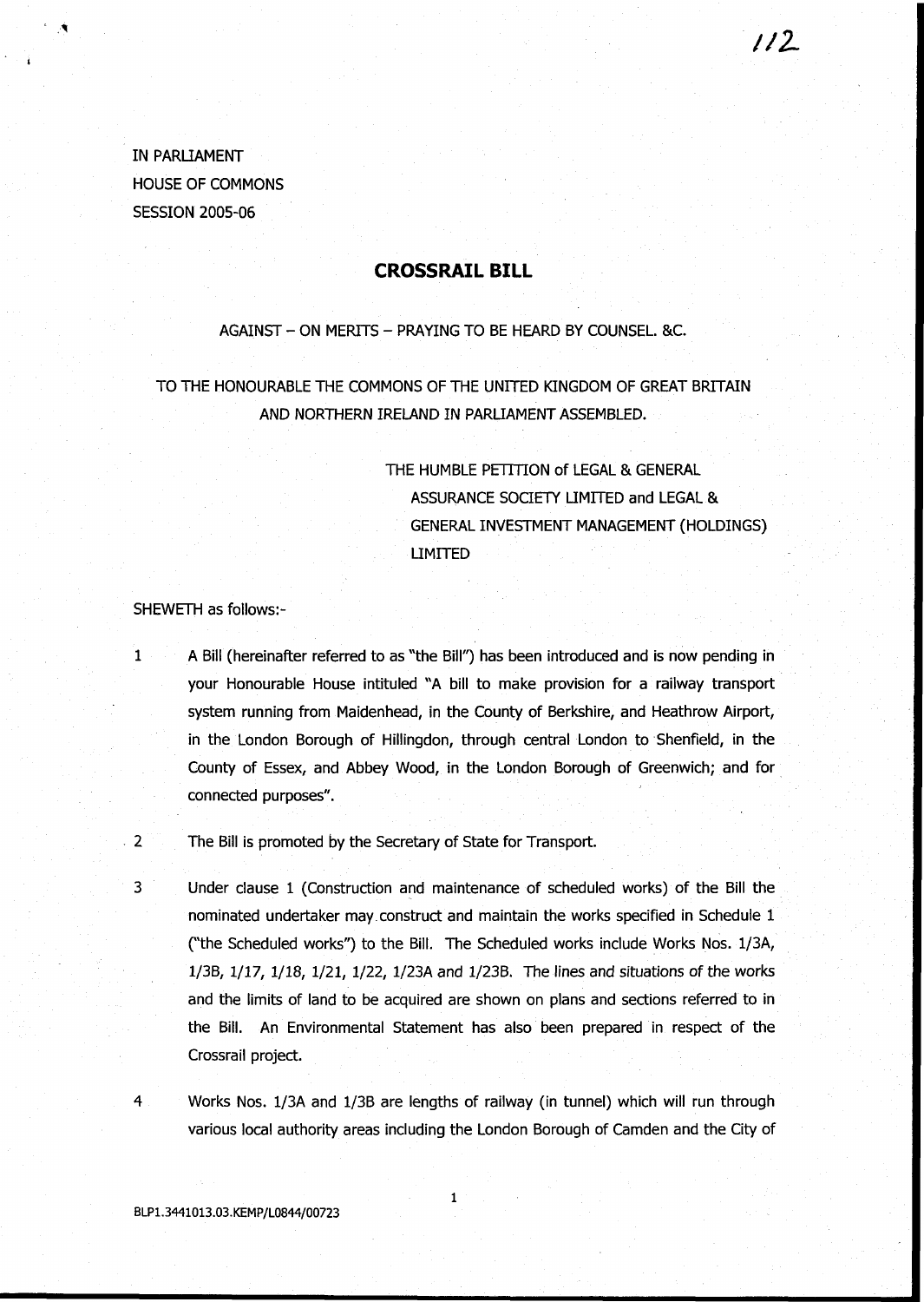London. Those works will include the construction or alteration of various stations including Tottenham Court Road, Farringdon and Liverpool Street.

- 5 Work No. 1/17 is a utilities culvert, in the City of Westminster and the London Borough of Camden, commencing beneath a point in Charing Cross Road 10 metres south-west of the junction of Charing Cross Road with Oxford Street, and terminating beneath a point in that road 25 metres north-west of the junction of Charing Cross Road with Denmark Place.
- 6 Work No. 1/18, is a temporary road in the London Borough of Camden, being a diversion of Charing Cross Road at its northern end, commencing at its junction with Andrew Borde Street and terminating at a point in St Giles High Street 40 metres south of the junction of that street with New Oxford Street.
- 7 Work No. 1/21, is a diversion of a sewer in Aldersgate Street in the City of London commencing by a junction with that sewer beneath a point in Moorgate Station, 80 metres south-east of the junction of Moor Lane with New Union Street and terminating by a junction with a sewer in Fore Street Avenue beneath a point 3 metres south of the junction of Fore Street and Fore Street Avenue. Work No. 1/21 includes shafts for construction and maintenance.
- 8 Work No. 1/22 is a passenger subway, in the City of London and the London Borough of Islington, linking the proposed Crossrail platforms at Liverpool Street with the London Underground Northern Line platforms at Moorgate Station commencing beneath a point in Moorfields 140 metres south-west of its junction with Ropemaker Street, passing under Ropemaker Street and terminating in Moorgate beneath a point 43 metres south-east of that junction.
- 9 Work No. 1/23A is a temporary diversion of the London Bridge Sewer, in the City of London, commencing by a junction with that sewer beneath a point 12 metres southwest of the junction of Moorgate with Finsbury Circus, and terminating by a junction with that sewer beneath a point 25 metres south-west of that road junction.
- 10 Work No. 1/23B is a reinstatement of the London Bridge Sewer, in the City of London, commencing by a junction with that sewer beneath a point 12 metres southwest of the junction of Moorgate with Finsbury Circus, and terminating by a junction with that sewer beneath a point 25 metres south-west of that road junction.
- 11 Under clause 2 (Works; further and supplementary provisions) of, and Schedule 2 to, the Bill the nominated undertaker will be authorised to carry out additional works set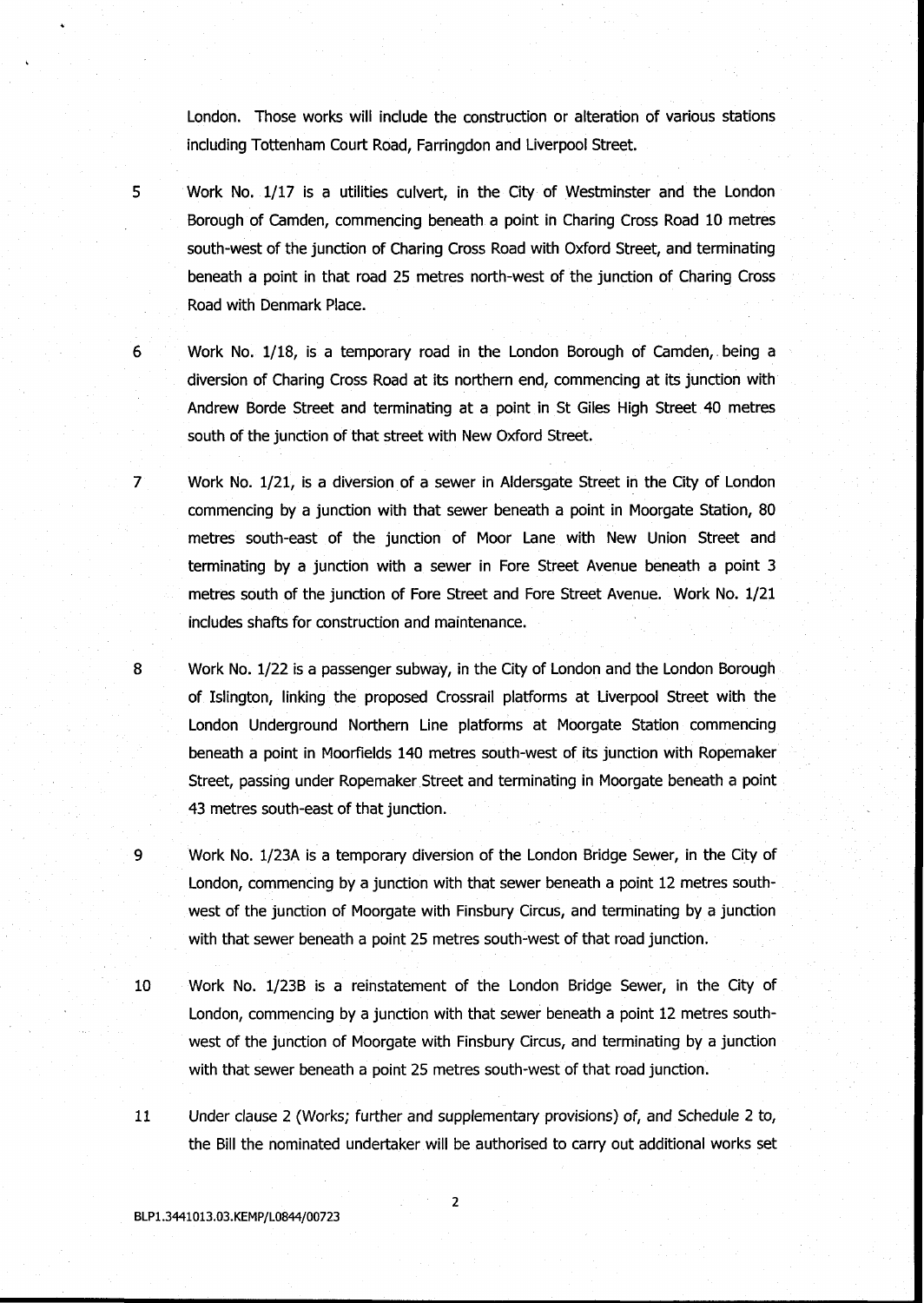out in that Schedule and will also authorise the carrying out of mitigation and protection works, underpinning or strengthening of buildings, discharge of water, entry on land for preparatory purposes, laying out and improvement of means of access to highways and alteration of highways.

- 12 Clause 3 (Highways) of, and Schedule 3 to, the Bill will authorise the stopping up and the temporary stopping up, alteration or diversion of various highways or parts of highways.
- 13 Under clause 5 (Temporary possession and use) of, and Schedule 5 to, the Bill the nominated undertaker may enter upon and take temporary possession of land for the purposes stated in that Schedule.
- 14 Under clause 6 (Acquisition of land within limits shown on deposited plans) and clause 7 (Acquisition of land not subject to the powers under section  $6(1)$ ) the Secretary of State is authorised to acquire compulsorily the land shown on the deposited plans within the limits of deviation for the Scheduled works and also outside those limits. These lands include plot 37 in the London Borough of Camden. This plot is within the limits of deviation and subject to acquisition of subsoil for the running tunnel for Work No. 1/3A.
- 15 Your Petitioners are Legal & General Assurance Society Limited and Legal & General Investment Management (Holdings) Limited, who are both subsidiaries of Legal & General Group Pic and who have interests respectively in two sites which are adversely affected by the Crossrail proposals, namely:
	- the St Giles Court site at 1-13 St Giles High Street in the London Borough of Camden, located at the corner of the junction with Earnshaw Street, immediately to the east of the Centre Point complex, and east of the proposed Tottenham Court Road Crossrail station, and
	- the site in the City of London, located at 1 Coleman Street, on the south west corner of the junction with London Wall and opposite Moor House and the Moorgate entrance to the proposed Crossrail Liverpool Street station on the north side of London Wall.

Your first-named Petitioner is owner and developer of the St Giles Court site. Your second-named Petitioner has an interest as lessee at the 1 Coleman Street site.

16 Plot 37 in the London Borough of Camden forms part of the St Giles Court site and is within the limits of deviation for the works. The Bill authorises the compulsory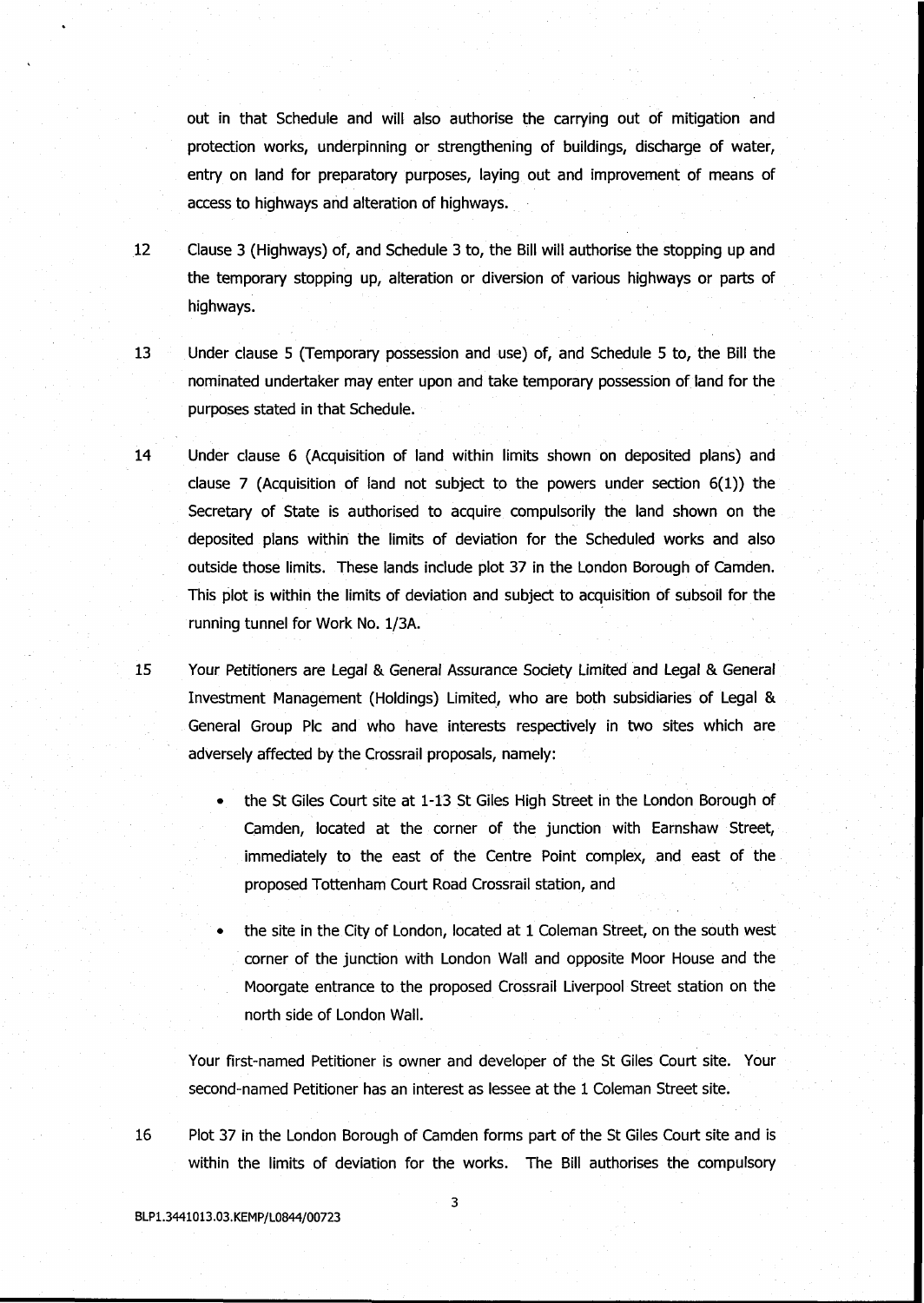acquisition of subsoil or undersurface of land lying more than 9 metres beneath the surface of this plot and it is proposed that the running tunnel for Work No. 1/3A would be constructed in this plot or very close by.

- 17 The St Giles Court site occupies an area of approximately 0.8 hectares. It is currently occupied by a large, imposing office building, with a gross floor area of nearly 34,000 $m^2$ , with accommodation for up to 1,400 people.
- 18 Your first-named Petitioner proposes to redevelop the St Giles Court site. In this regard, a planning application was submitted to the London Borough of Camden in January 2005 for a high profile, landmark scheme with a gross floor area of 66,000m<sup>2</sup>. The scheme is designed by the architects Renzo Piano Building Workshop and comprises a sustainable mix of new office, retail, catering, community and private and affordable residential uses which will be set around a new publicly accessible courtyard. A decision to grant is anticipated in the current year upon which the development is expected to be commenced for completion by late 2007.
- 19 The St Giles Court development will be a very prestigious development. It is welcomed by the London Borough of Camden and provides an opportunity to initiate the upgrading of the St Giles Circus area, and to advance the package of streetscape and public realm improvements sought within the London Borough of Camden's adopted Planning Framework for the Tottenham Court Road Station and St Giles High Street Area.
- 20 The development strategy for the site seeks to provide a high quality design and public space environment, to reduce the impact of traffic, to reduce the associated barrier effect of St Giles High Street, and to improve pedestrian priority and access to public transport, thus to support the London Borough of Camden's objectives to diversify the pattern of movements and concentration of activity in Covent Garden, and to enhance pedestrian connections towards the British Museum, and to spread access movements via other Underground stations at Russell Square, High Holborn, Tottenham Court Road and Leicester Square.
- 21 The Coleman Street site, in the City of London, corresponds to that of the former Austral House building which has now been demolished to make way for a new office development to be known as 1 Coleman Street. The new building will provide 16,722m<sup>2</sup> net of high quality office floorspace on nine floors. Your second-named Petitioner has taken a 20 year lease on the 3<sup>rd</sup> to 8<sup>th</sup> floors of the new building (with options over the remaining floors), to provide a new prestigious headquarters in the City of London which would be occupied by Legal & General Group Pic and its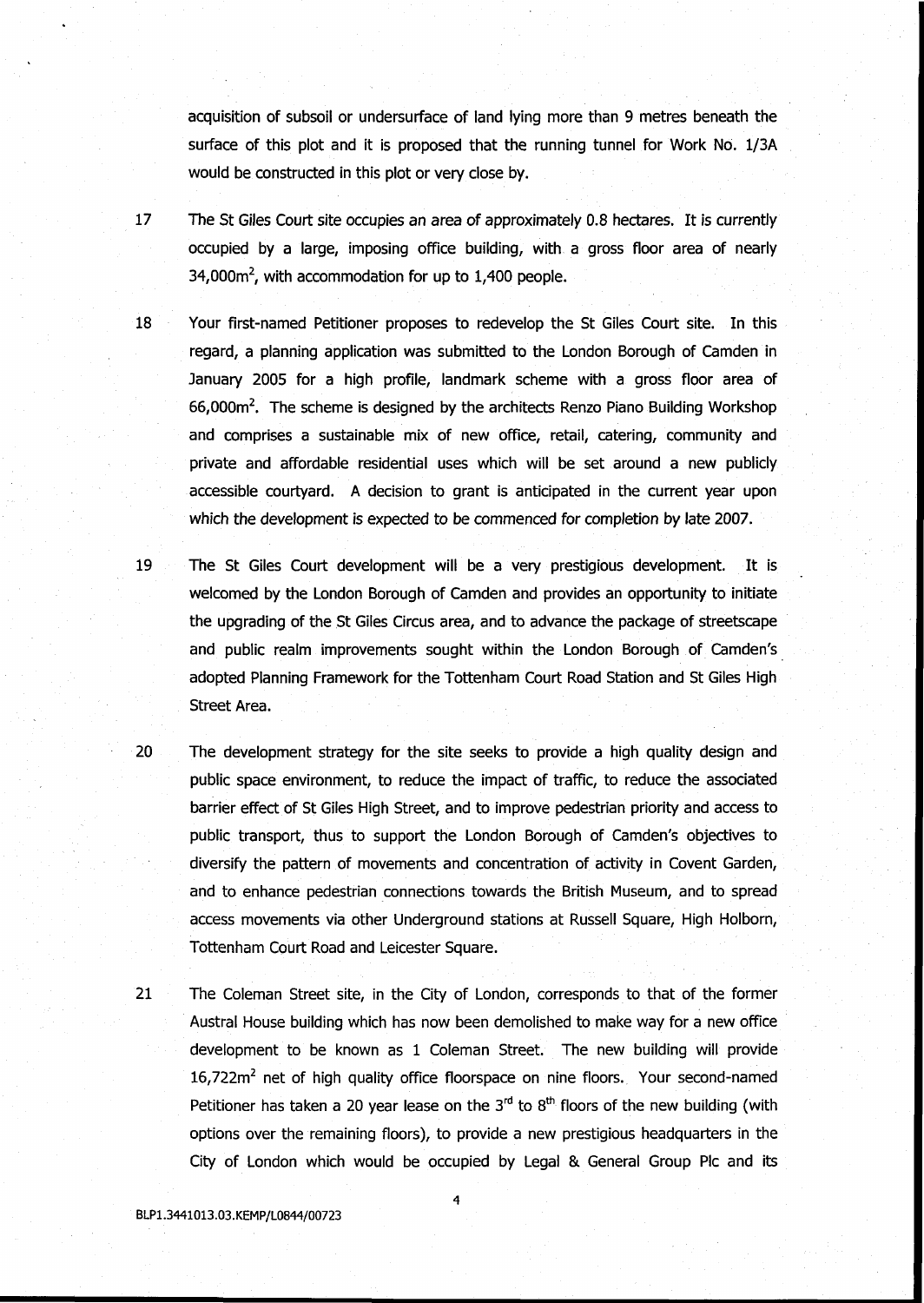subsidiaries. The building is currently under construction, and your second-named Petitioner expects to take occupation during the 3<sup>rd</sup> quarter of 2007. The main entrance of the building will be on Coleman Street, but the offices will have a substantial 70m facade fronting London Wall.

- 22 Your Petitioners and their rights, interests and property are injuriously affected by the Bill, to which your Petitioners object for reasons amongst others, hereinafter appearing.
- 23 Both your Petitioners' proposed developments have been designed with the Crossrail project in view. In anticipation of the new building at Coleman Street being commissioned and in operation well in advance of the Crossrail project works taking place, and likewise the development at St Giles Court, should it be granted to proceed, your Petitioners contend that the permanent and temporary works forming part of the Crossrail scheme proposed in the areas around the sites would adversely affect the setting, environment and operation of each of your Petitioners' developments. If it should transpire that the existing buildings at the St Giles Court site are still in situ when the Crossrail works take place, your first-named Petitioner contends that the Crossrail works in the area of that site would likewise adversely affect the setting, environment and operation of those buildings.

24 Your Petitioners consider that the clauses of, and schedules to, the Bill referred to above, if enacted in their present form, would be prejudicial and harmful to your Petitioners' interests and property at both the St Giles Court and 1 Coleman Street sites. Your Petitioners, whilst supporting the principle of the Crossrail and its station locations, object to certain of the construction measures, operations and activities proposed in the area of the St Giles Court and Coleman Street sites, involving a combination of road closures, traffic/pedestrian diversions, routing proposals and tunnelling/construction operations which will adversely affect the sites.

### St Giles Court

25 Your first-named Petitioner has concerns arising from the proposed proximity of the tunnel for Work No. 1/3A to buildings at your first-named Petitioner's St Giles Court site. Your first-named Petitioner is also concerned by the associated works proposed for the Tottenham Court Road Station including Work No.  $1/17 -$  utilities culvert located in the footway/carriageway on the western side of Charing Cross Road and Work No. 1/18 - temporary road by way of diversion of Charing Cross Road at its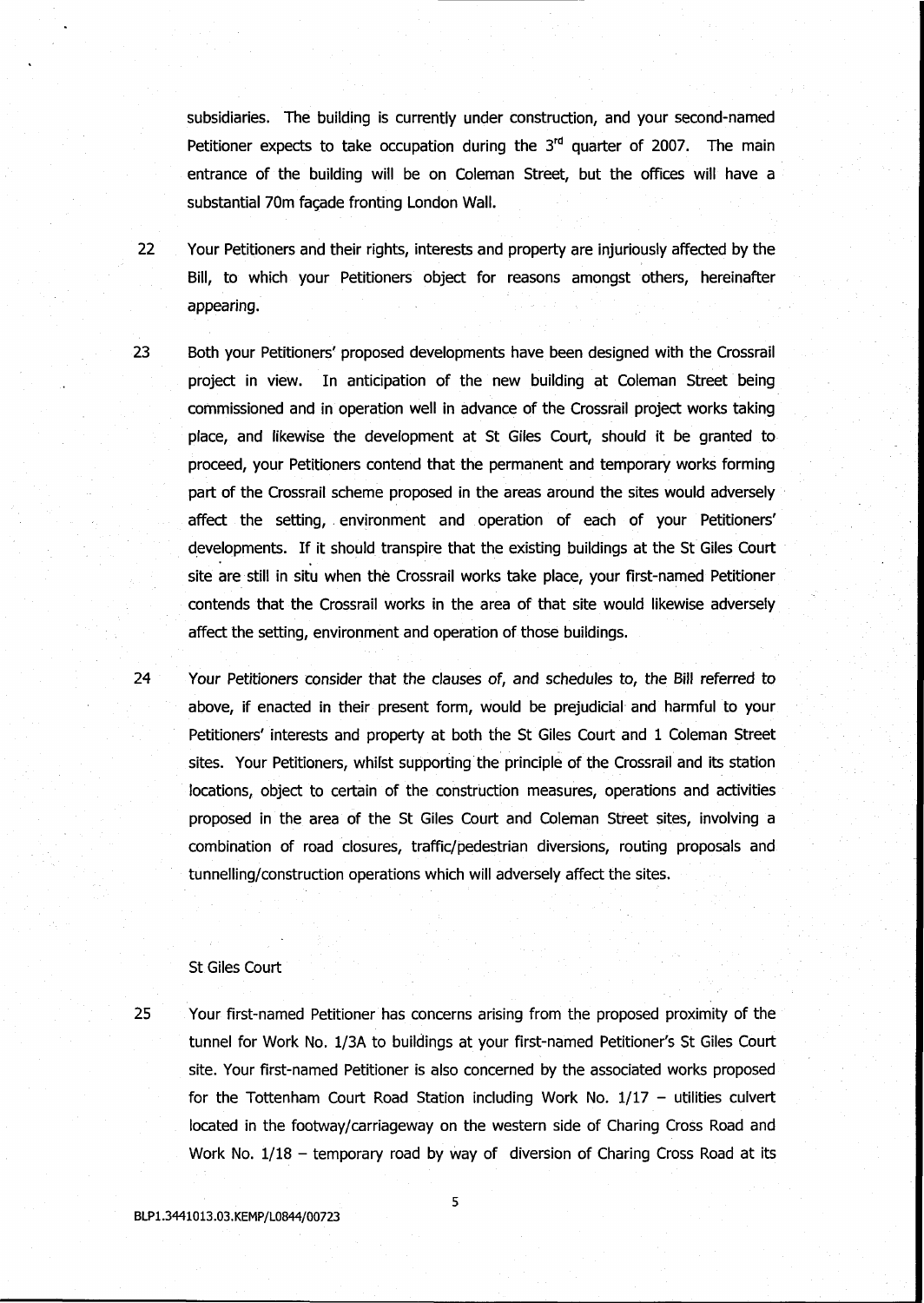northern end, commencing at its junction with Andrew Borde Street and terminating in St Giles High Street. Your first-named Petitioner is also concerned about the powers of clause 2 of, and Schedule 2 to, the Bill relating to underpinning of buildings and highway accesses and the powers of clause 3 of, and Schedule 3 to, the Bill relating to other highway measures.

26 Your first-named Petitioner would point out that there are inadequacies in the Environmental Statement with regard to measures in the St Giles Circus area. Despite several early meetings with both London Underground Limited and Crossrail representatives concerning the interaction of station works/Crossrail measures with the St Giles Court proposals, the Environmental Statement fails to take due account of your first-named Petitioner's development proposals or of the London Borough of Camden's aspirations and planning framework for the St Giles Circus and Tottenham Court Road area.

Tunnelling Works and Foundations Implications

- 27 In relation to the main tunnel works, your first-named Petitioner has ensured that foundation conditions relating to the proposed development of the St Giles Court site are in compliance with Crossrail requirements as confirmed by letter from the Cross London Rail Links Company. Reciprocal assurance is sought from Crossrail, for corresponding future protection of the foundations to St Giles Court, in relation to the Crossrail tunnels passing beneath and in proximity to the new development.
- 28 Your first-named Petitioner requires to be satisfied regarding protection of development foundations in respect of Crossrail tunnel alignment, that underpinning or strengthening works, both in view of the existing building and/or new development, will be undertaken to the highest specification and to minimise any disruption to the occupants of the buildings.
- 29 In the absence of such assurances to date in relation to the existing St Giles Court and/or proposed redevelopment of the site, your first-named Petitioner objects to the Crossrail works on the grounds of inadequate assessment of foundation conditions. Your first-named Petitioner submits that adequate assessment should be carried out and that protection measures for your first-named Petitioner's buildings should be agreed with your first-named Petitioner.

Tottenham Court Road Station Works and Access Arrangements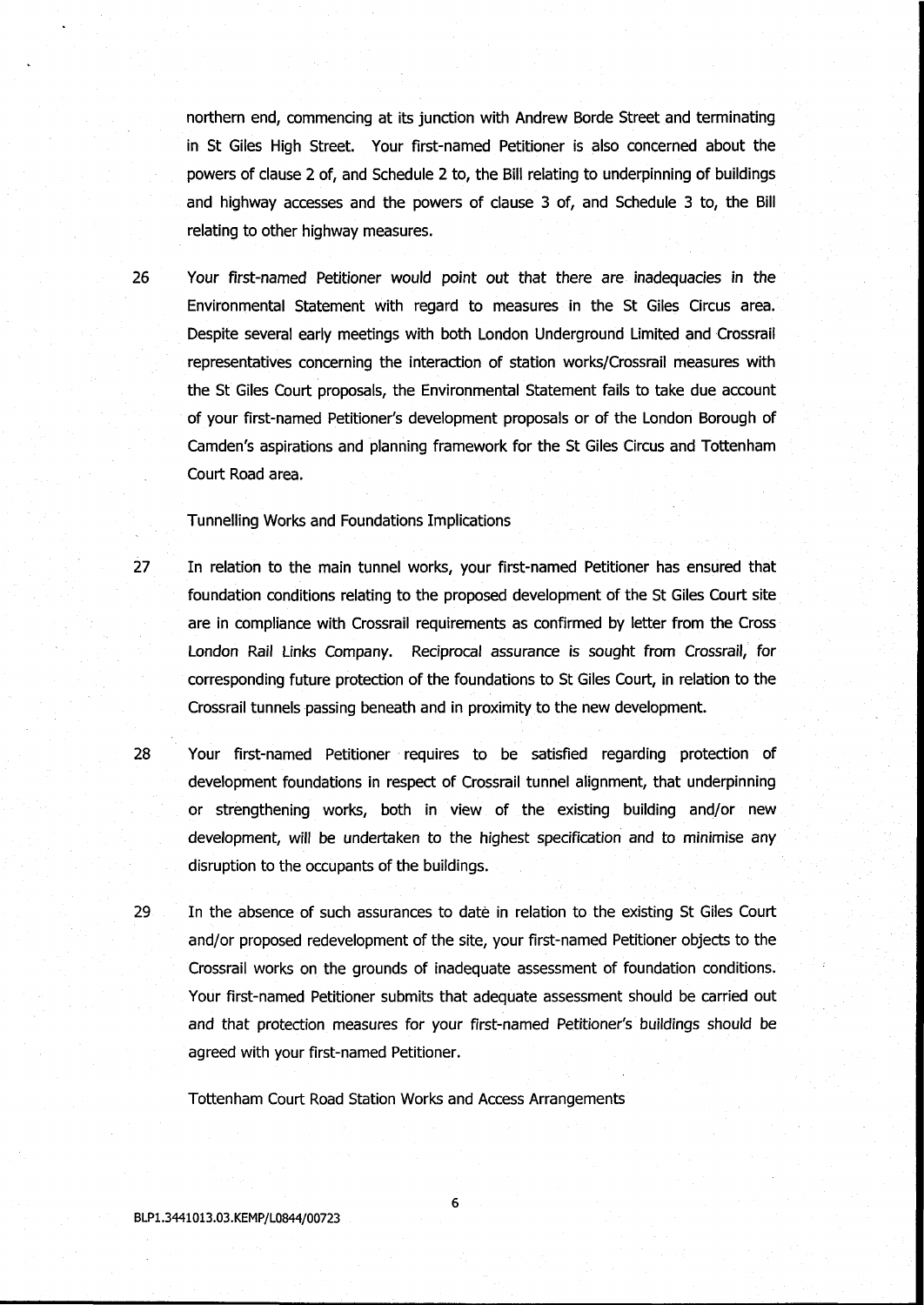- 30 In relation to the new Tottenham Court Road station, your first-named Petitioner objects to the related construction operations and sequencing currently proposed, and to the associated traffic/pedestrian circulation, bus routing/facilities and highway measures proposed to facilitate the works, and to form part of the finalised scheme. These will, in their present form, result in significant disruption and delays for the occupants and users of St Giles Court and other local properties. The access and traffic proposals are in conflict with and are seemingly developed in ignorance and/or dismissal of the streetscape and environmental principles established for the St Giles Circus area.
- 

31 Your first-named Petitioner is concerned that the associated measures, if not developed more sensitively, will severely compromise the ambience and setting of the proposed new development, and will negate the pattern of improvements planned for Princes Circus, St Giles High Street and Earnshaw Street, which are expected to be in place by the time the Crossrail project is commenced.

- 32 The measures as they stand will be unnecessarily harmful both to the traffic reduction objectives and to the measures proposed to improve the pedestrian environment/permeability of the area. In your first-named Petitioner's submission the highway access strategy supporting the works in this area should be readdressed.
- 33 Your first-named Petitioner objects to the temporary arrangements for pedestrians to be put in place upon closure of the section of Charing Cross Road. During this stage of the works, pedestrians travelling between the underground station and St Giles Court will be expected to walk through the length of the worksite over the closed section of Charing Cross Road. Whilst meeting safety standards, the inconvenience and discomfort to pedestrians in proximity to the activities of an active construction site with its associated noise, dust, uneven surfacing and nearby heavy machinery over a period up to 3 years, is totally unacceptable.
- 34 This, in conjunction with the absorption of Andrew Borde Street into the proposed worksite, will constrain pedestrian and cyclist accessibility, limiting movements to the underground station, and towards Tottenham Court Road and Oxford Street from St Giles High Street, imposing long term restrictions for users of St Giles Court and other neighbouring properties and locations.
- 35 Your first-named Petitioner objects to the excessive routing of construction traffic along St Giles High Street, which will further compromise the setting and ambience of the new development, and will be in conflict with the efforts referred to above to improve the streetscape qualities and environment of the street, and to reduce the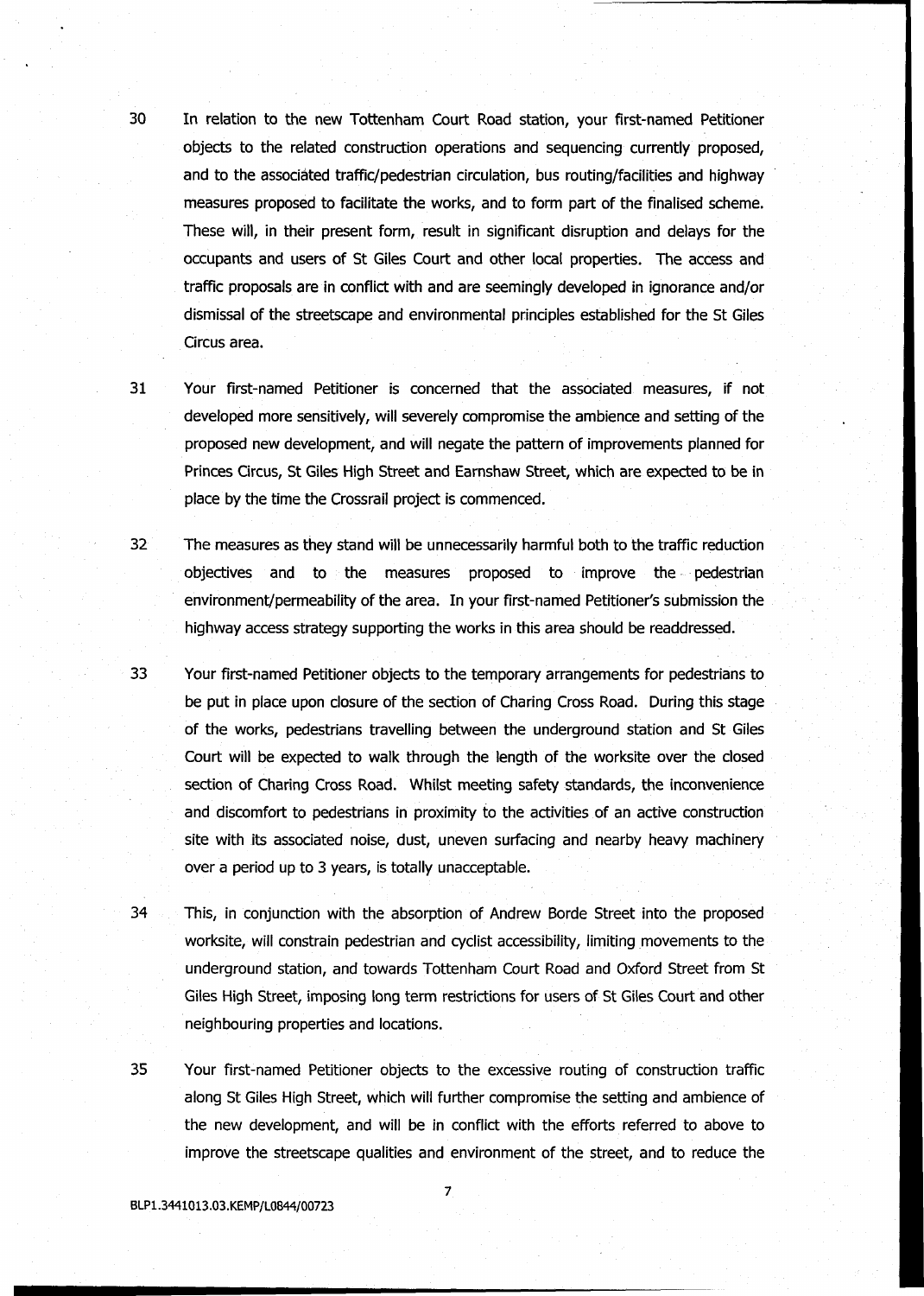level and impact of traffic using the corridor. In your first-named Petitioner's submission alternative arrangements should be made.

- 36 Your first-named Petitioner objects to the stopping up of the footway and location of the lorry holding area on St Giles High Street directly in front of the new public space and entrance to the new building. The location of the lorry holding area will be visually intrusive as well as a noise and dust hazard for the occupants of St Giles Court.
- 37 Your first-named Petitioner submits that the lorry holding area will reduce the quality of the public realm and will be both compromising to pedestrian flows and to the pedestrian and frontage paving improvements/tree planning measures being delivered along the street, and which are envisaged to be in place as part of the new development in advance of the commencement of the Crossrail works. The corresponding reference in the Environment Statement to the little used northern footway demonstrates a lack of awareness of the proposed St Giles Court redevelopment and of the objectives for St Giles High Street, which needs to be redressed.
- 38 Your first-named Petitioner questions the need for the lorry holding facility and whether in the interests of the area's environment, provision could be accommodated within the worksite zone. Your first-named Petitioner otherwise seeks an alternative location, whilst also seeking reappraisal of construction traffic routing and lorry holding facilities, in sympathy both with the London Borough of Camden's and your first-named Petitioner's aspirations for St Giles High Street.
- 39 Your first-named Petitioner seeks clarification of bus diversions in the area, and objects to the proliferation of bus stands and stops along St Giles High Street and Earnshaw Street proposed as part of the works. Your first-named Petitioner questions the case for such measures either as part of the Crossrail construction works or as part of future permanent measures. As a static facility, the bus stands will effectively constitute an obstruction and closure of the road, in taking away space otherwise available for the general movement of traffic and pedestrians. The stands will be unsightly and denigrating to the street and frontage environment in the area, as visual scars on the urban landscape. As revealed by the present activities around the Centre Point building, bus stands contribute to the current air of decay and sterility of the area.
- 40 Your first-named Petitioner also objects to the widening of Earnshaw Street in context with the closure of Andrew Borde Street and the routing of construction traffic, to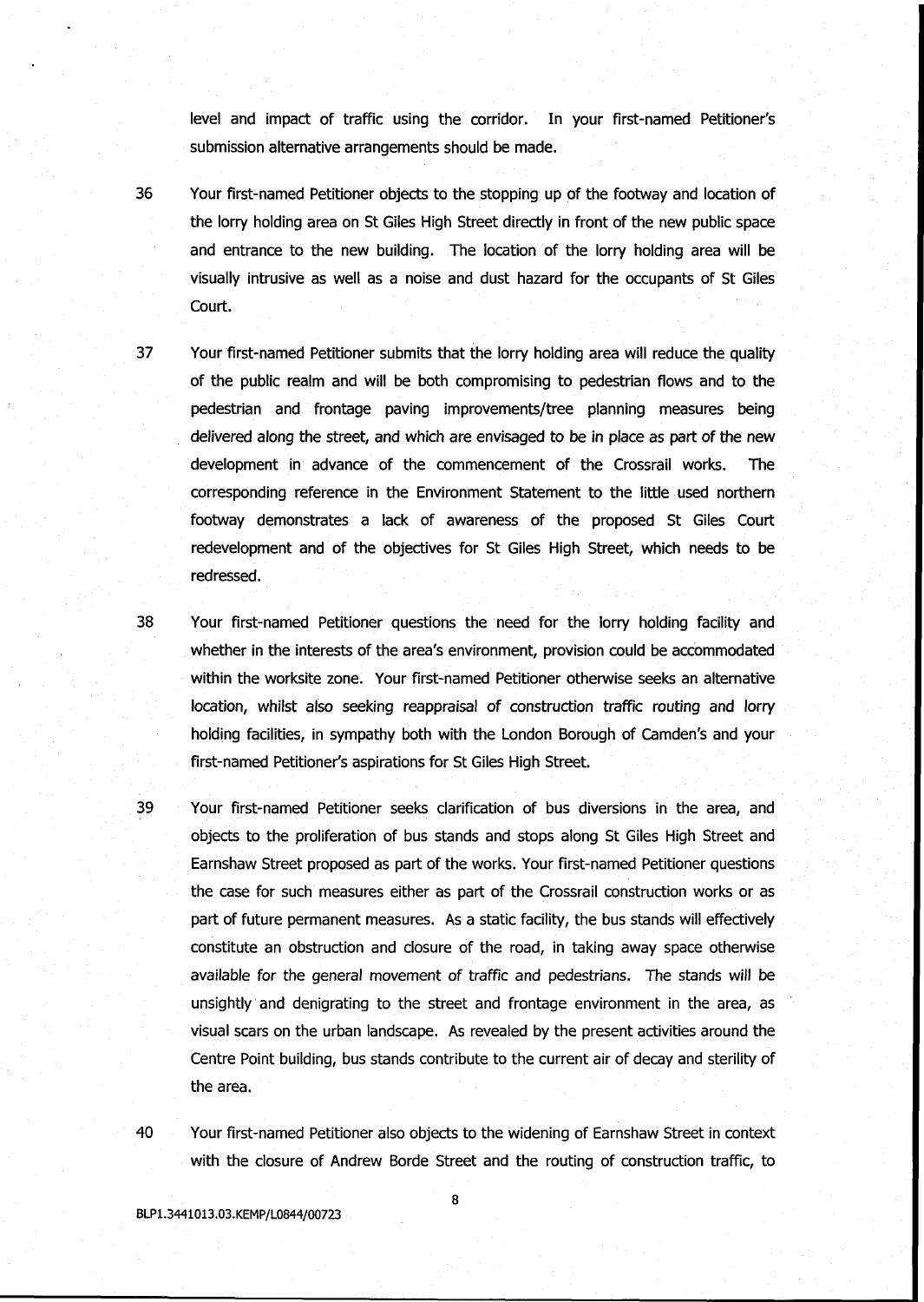accommodate the expansion of bus standing facilities. This would encroach across the corresponding highway frontage of St Giles Court and would reduce the footway width to a severely inadequate standard, producing an unacceptable condition in front of the new residential units expected to be in place as part of the new development.

- 41 Your first-named Petitioner also draws attention in this regard to the London Borough of Camden's objectives in seeking the closure of Andrew Borde Street on a permanent basis, which is intended to discourage routing of traffic along St Giles High Street and to limit traffic movement to a single lane along the street, whilst supporting the public realm/pedestrian environment around the Tottenham Court Road Crossrail station. The Crossrail proposals are in total conflict with this objective and should be brought in line with the aspirations for the area.
- 42 Your first-named Petitioner asks that the current proposals for bus facilities and construction traffic routing should not be implemented. Your first-named Petitioner seeks a complete reappraisal of bus facilities alongside the reassessment of construction traffic routing, in context with and without compromise to adopted London Borough of Camden objectives to improve the environment and associated priorities for pedestrians along St Giles High Street and within the area.

#### 1 Coleman Street

- 43 In relation to its interests at 1 Coleman Street in the City of London, your secondnamed Petitioner is concerned at the proposals in the Bill related to the new Liverpool Street Crossrail station, and the impact of the proposed works in proximity to the development at 1 Coleman Street. Your second-named Petitioner is particularly concerned about the proposed works related to the Moorgate ticket hall and associated station entry, and to activities in, or close to, London Wall including Works Nos. 1/21, 1/22, 1/23A and 1/23B. Your second-named Petitioner is also concerned with the provisions of Clause 2 of, and Schedule 2 to, and Clause 3 of, and Schedule 3 to, the Bill in respect of highway access amendments and other highway measures/procedures, related to traffic/pedestrian movements and associated worksite activities in the vicinity of Moorgate, and along and across London Wall.
- 44 The 1 Coleman Street site is primarily affected by the proposed level of construction traffic activity on the 70m London Wall frontage of the new development, which would be brought about by movements through the combination of worksites and lorry holding areas serving the works at Liverpool Street station. Your second-named Petitioner objects to the arrangements to be imposed and the resulting lorry and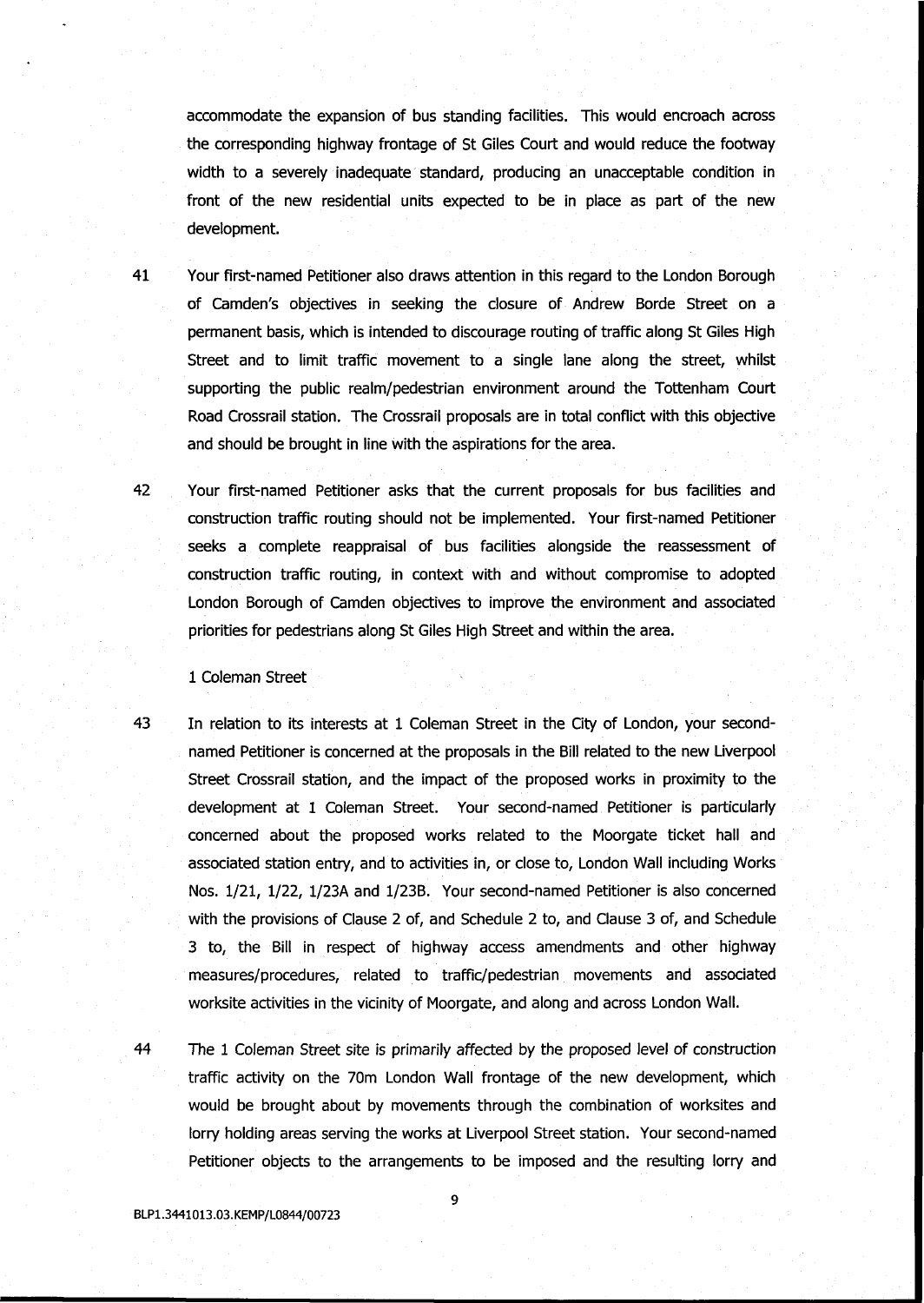truck activities, which will be detrimental to the ambience and setting of Legal & General Group Pic's new and prestigious headquarters building and which will be a cause of noise, dust, and general nuisance, whilst also visually unsightly, to the occupants of the building over an extended period of time.

45 Your second-named Petitioner is particularly concerned with the proposed routing, circulation and operation of construction traffic to/from:

- The Moorgate worksite, to be located largely on the site of the Amro Bank building, 91-109 Moorgate, which will serve the western ticket hall works;
- The Finsbury Circus worksite, which will serve the construction of the temporary access shaft and main platforms;
- The Liverpool Street worksite which will serve works to the Liverpool Street station eastern ticket hall;
- The Blomfield Street worksite which will also serve works to the Liverpool Street station eastern ticket hall; and
- Fore Street, which will be the focus of the sewer works.
- 46 Part of the highway on the north side of London Wall is proposed to be stopped up to accommodate the location of a lorry holding area, directly in front of the 1 Coleman Street site. During the construction period, between 32 and 50 lorries per day are projected to access the Moorgate worksite, whilst the holding area will also be used to accommodate the lorries accessing the Blomfield worksite as well those entering the Liverpool Street worksite. Cumulatively, these worksites will see up to 210 lorry movements per day, and consequently, the London Wall holding area is expected to be exceptionally busy throughout the working day, producing an unacceptable relationship to the Coleman Street site.
- 47 Traffic delays will occur, exacerbated by the lorry routing which will force lorries accessing the lorry holding area to travel west and then double back eastwards on London Wall, conducting a U-turn via the roundabout at the intersection with Aldersgate, and thereby doubling the level of construction traffic along London Wall in front of the 1 Coleman Street site.
- 48 The situation on London Wall is further compounded by the interaction with the activities related to the Aldersgate worksite which will serve the construction of the rail crossover at Farringdon Station. This construction site will occupy the whole of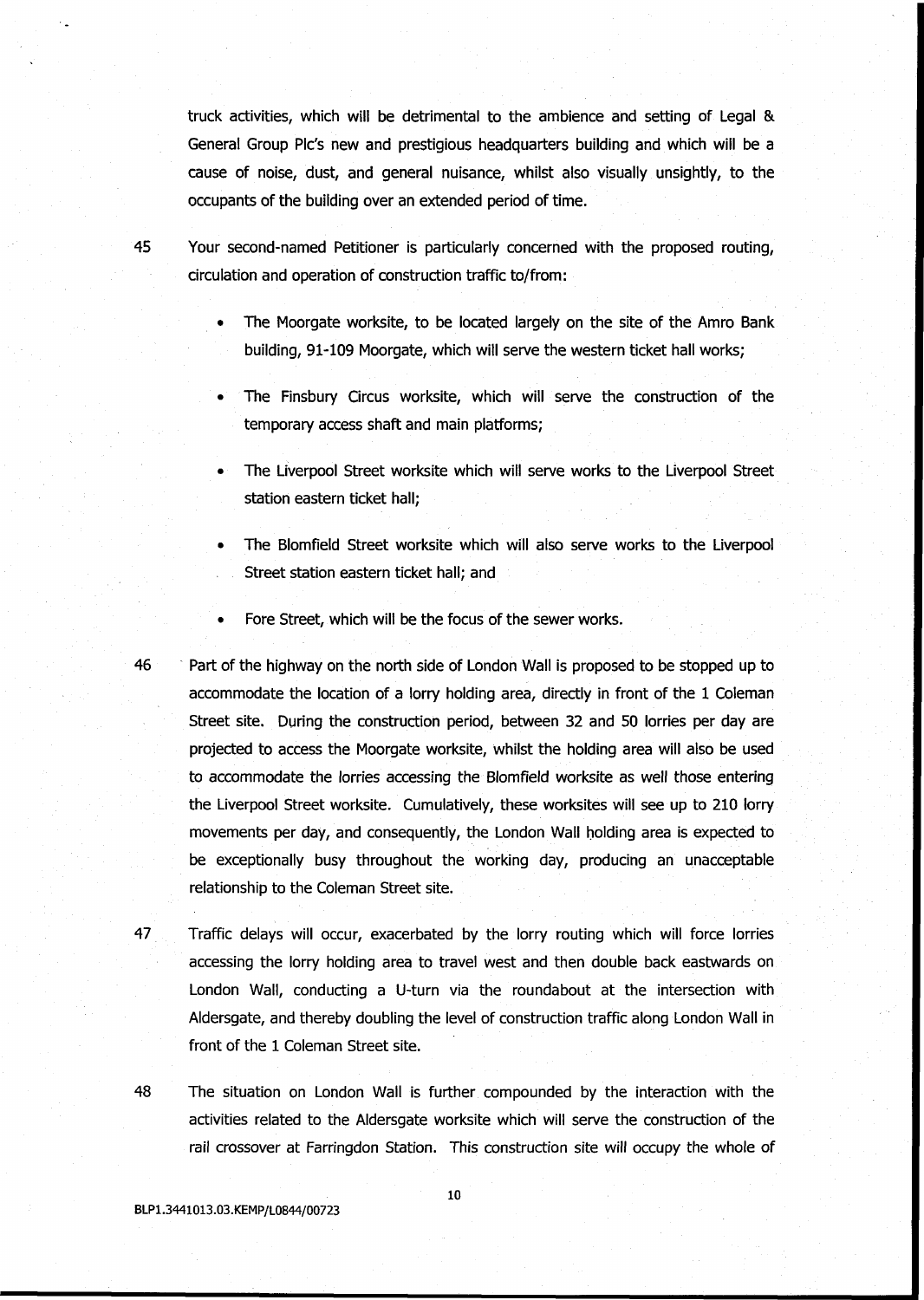the east side carriageway between Beech Street and the entrance to the car park at the London Wall roundabout, creating potential traffic congestion problems on approach to the roundabout, and extending queuing and congestion on London Wall in association with the turn-around lorry activities identified above.

- 49 Your second-named Petitioner endorses the view of the Corporation of London that the closing of the northern carriageway of London Wall, in order to facilitate the location of the lorry holding area, would reduce traffic capacity to an unacceptable level so as to preclude the accommodation of this lorry holding area. The holding area would in any case be visually unsightly to 1 Coleman Street, a fact which is ignored within the Environmental Statement. This seems surprising given that the Environmental Statement identifies a corresponding significant impact to the occupants of Moor House on the other side of the road.
- 50 Your second-named Petitioner therefore strongly objects to the provision and location of the lorry holding area in London Wall, and to the associated traffic/construction arrangements related to the worksites, which your second-named Petitioner contends could be more efficiently organised under alternative arrangements. Your secondnamed Petitioner asks that alternative arrangements should be made.
- 51 Your second-named Petitioner is concerned about the combined impacts of works at Aldersgate and Moorgate taking place simultaneously, and seeks assurance that the works at Aldersgate and Moorgate will be programmed to take place at different times.
- 52 Your second-named Petitioner contends that an over-proliferation of lorry holding areas is proposed in the area. Your second-named Petitioner questions the need for this given the level of work site provision, and contends that an onus should be imposed on the nominated undertaker to accommodate waiting lorries on site, given the severity of the traffic and environmental concerns. Your second-named Petitioner suggests that there may be potential for more effective use of the Finsbury Circus site, and for connecting access to the Moorgate site, which would preclude the need for routing via the western section of London Wall, whilst avoiding interaction with the Farringdon works at Aldersgate.
- 53 Your second-named Petitioner draws attention to the success of the recent modification of the London Wall/Moorgate junction which has calmed traffic and reduced severance across London Wall. This has produced a greatly enhanced pedestrian crossover and public realm condition, improving accessibility towards Moorgate station from the south side of the road. These benefits would be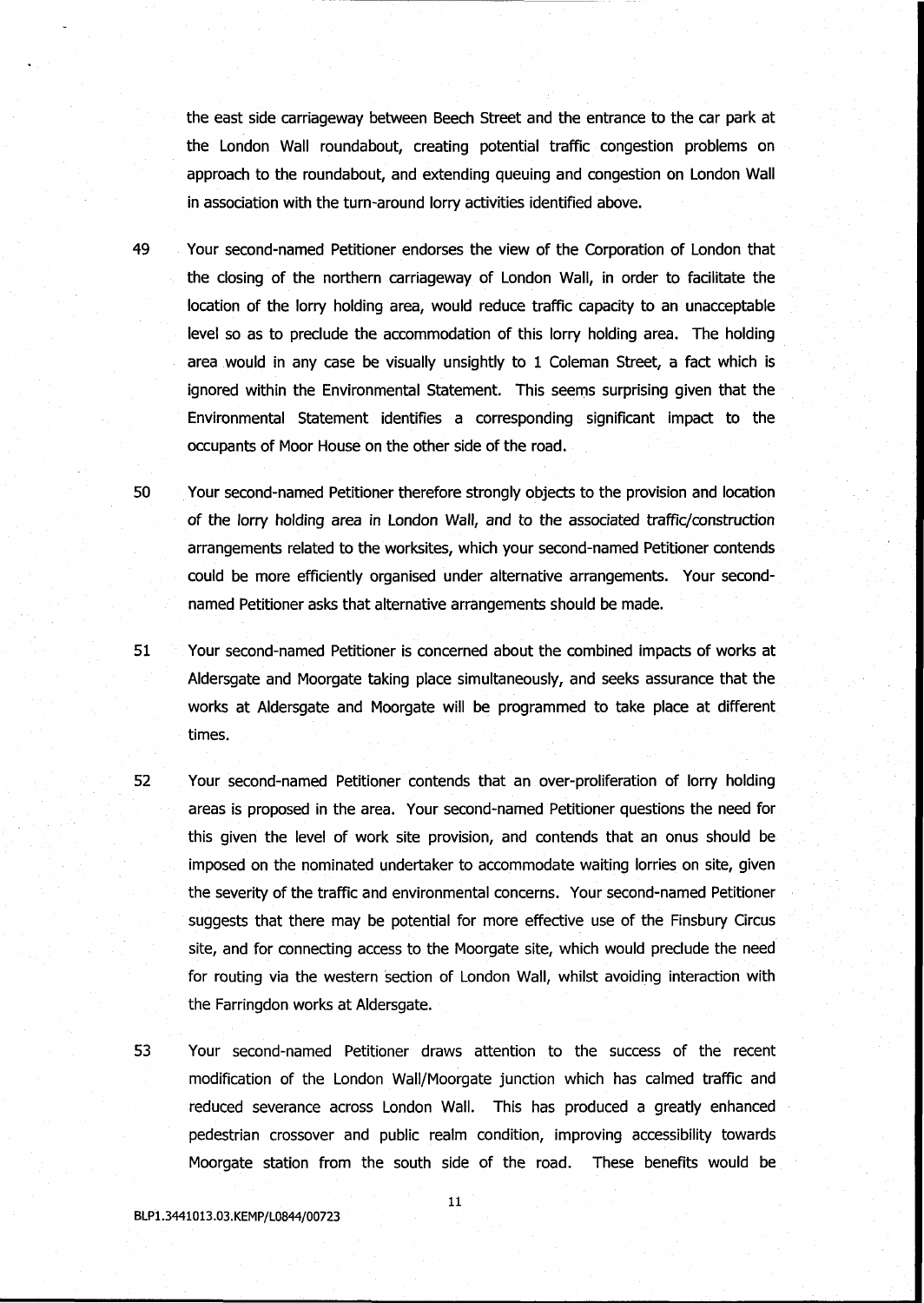substantially compromised by the construction traffic arrangements currently proposed as part of the Crossrail measures, providing further cause to readdress the situation. Your second-named Petitioner asks that present benefits to pedestrians should be maintained and that the level of vehicular movements through the junction should not be significantly increased.

54 Your second-named Petitioner objects to the excessive magnitude of disruption and numerous adverse implications for the entire area by the overall works, with reference to the diversion of bus routes, closures of local roads and footways, rerouting of general traffic, and other measures, all of which will have an adverse impact on users and occupants of 1 Coleman Street and of other properties in the area and activities.

55 Your second-named Petitioner asks that a more sensitive approach is sought, and whilst the necessary reappraisal of worksite and truck access arrangements would provide further mitigation to address these issues, your second-named Petitioner asks that improved mitigation will in any case be implemented to reduce and minimise the otherwise high level of disruption to the area.

56 Your Petitioners therefore ask that that the Bill be amended to ensure that all your Petitioners' concerns as set out herein are addressed to your Petitioners' satisfaction.

57 For the foregoing and connected reasons your Petitioners respectfully submit that, unless the Bill is amended as proposed above, the clauses of, and schedules, to the Bill referred to above, so far affecting your Petitioners, should not be allowed to pass into law.

58 There are other clauses and provisions of the Bill which, if passed into law as they now stand, will prejudicially affect your Petitioners and their rights, interests and property and for which no adequate provision is made to protect your Petitioners.

> YOUR PETITIONERS therefore humbly pray your Honourable House that the Bill may not be allowed to pass into law as it now stands and that they may be heard by their Counsel, Agents and witnesses in support of the allegations of this Petition against so much of the Bill as affects the property, rights and interests of your Petitioners and in support of such other clauses and provisions as may be necessary or expedient for their protection, or that such other relief may be given to your

BLP1.3441013.03.KEMP/L0844/00723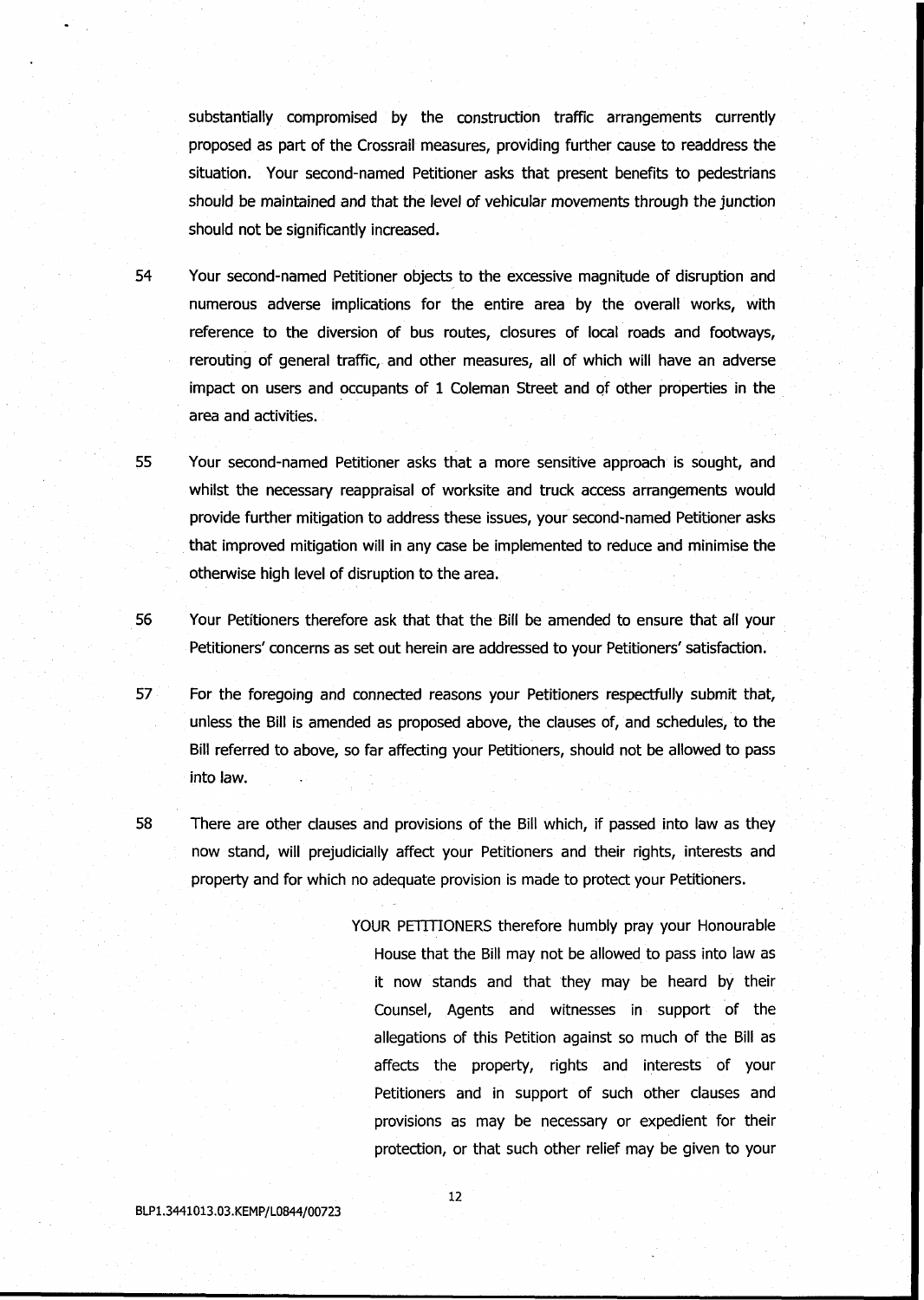Petitioners in the premises as your Honourable House shall deem meet.

AND your Petitioners will ever pray, &c.